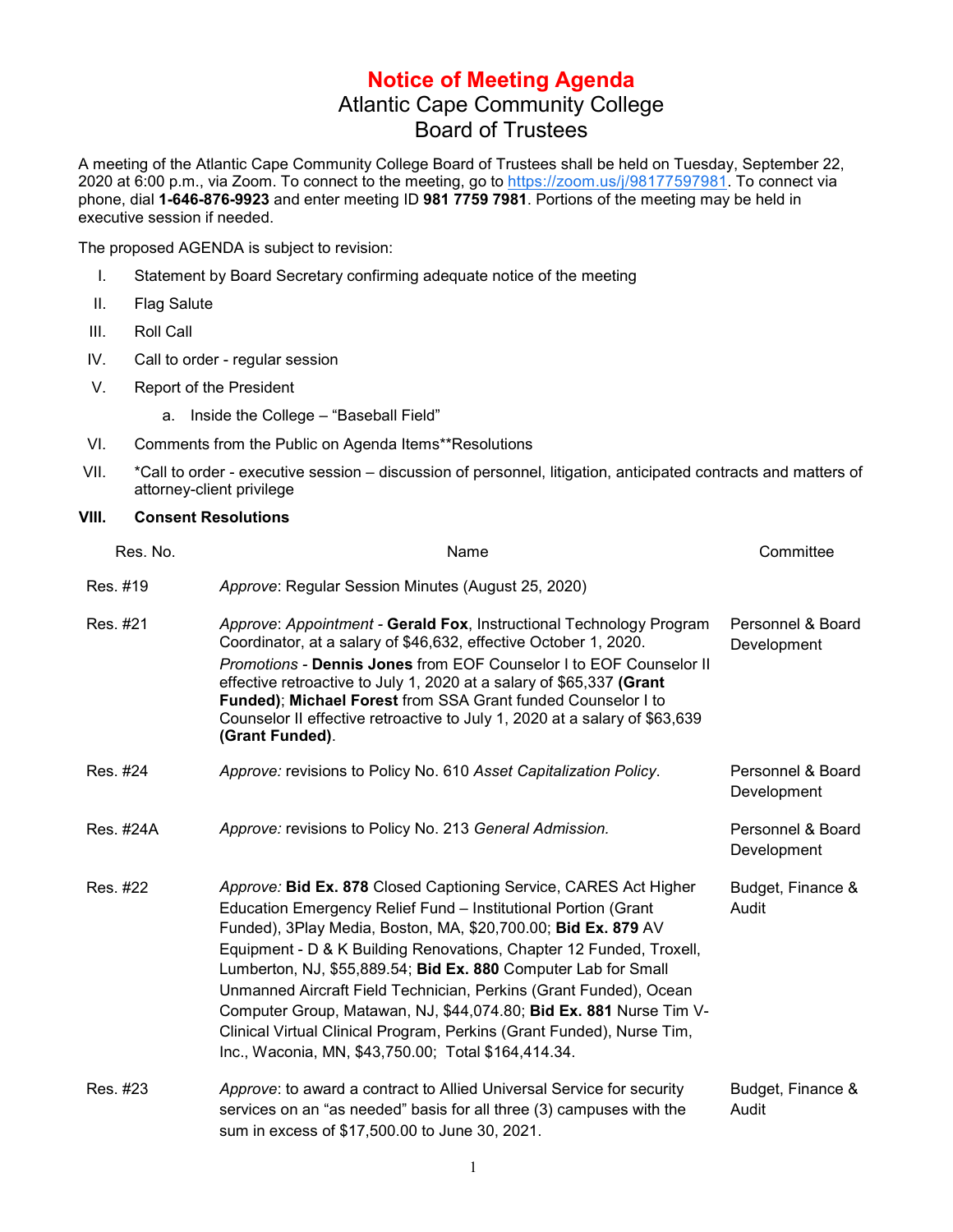| Res. No.                         | Name                                                                                                                                                                                                                                                                                                                                                                                                                                                                                                                                                          | Committee                  |
|----------------------------------|---------------------------------------------------------------------------------------------------------------------------------------------------------------------------------------------------------------------------------------------------------------------------------------------------------------------------------------------------------------------------------------------------------------------------------------------------------------------------------------------------------------------------------------------------------------|----------------------------|
| Res. #94 Rev.                    | Approve: to accept an additional \$1,820 for the implementation of the<br>College Readiness Now VI Project for a total grant award of \$54,552<br>and a grant term of July 1, 2019 - August 20, 2020.                                                                                                                                                                                                                                                                                                                                                         | Budget, Finance &<br>Audit |
| Res. #25                         | Approve: to accept a grant of \$40,000 from the United States<br>Department of Agriculture's Rural Business Development Grants<br>(RBDG) program to identify, train and provide technical assistance to<br>existing and prospective rural entrepreneurs and managers; establish<br>the bizHub as a Business Support Center in Cape May County; and<br>assist in the creation of new rural businesses.                                                                                                                                                         | Budget, Finance &<br>Audit |
| Res. #26                         | Approve: to participate as a subgrantee applicant in Rowan College of<br>South Jersey's application to the U.S. Department of Labor,<br><b>Employment and Training Administration's Strengthening Community</b><br>Colleges Training Grants Program to expand community colleges'<br>ability to meet labor market demand for a skilled workforce, requesting<br>a consortia award of up to \$5 million over the grant term of 48 months<br>with an anticipated start date of January 1, 2021.                                                                 | Budget, Finance &<br>Audit |
| Res. #27                         | Approve: to submit an application to the Casino Reinvestment<br>Development Authority (CRDA) for a workforce training program titled<br>"Atlantic City Works" that will deliver training to Atlantic City residents<br>and employees of Atlantic City casinos, focused on Foundations for<br>Success (Adult Basic Education and English as a Second Language);<br>Certification and Credential Programs; and Incumbent Worker Training<br>programs, with a grant request of \$492,780 over a term of one year<br>(Jan. 1, 2021 - Dec. 31, 2021, anticipated). | Budget, Finance &<br>Audit |
| Res. #28                         | <b>Executive Session</b>                                                                                                                                                                                                                                                                                                                                                                                                                                                                                                                                      |                            |
| IX.<br><b>Budget Report</b>      |                                                                                                                                                                                                                                                                                                                                                                                                                                                                                                                                                               |                            |
| <b>Regular Resolutions</b><br>Х. |                                                                                                                                                                                                                                                                                                                                                                                                                                                                                                                                                               |                            |
| Res. No.                         | Name                                                                                                                                                                                                                                                                                                                                                                                                                                                                                                                                                          | Committee                  |
| Res. #2                          | FY20 Draft Financial Statement for twelve months ended June 30,<br>2020 as of September 10, 2020.                                                                                                                                                                                                                                                                                                                                                                                                                                                             | Budget, Finance &<br>Audit |
| Res. #20                         | FY21 Financial Statement for two months ended August 31, 2020.                                                                                                                                                                                                                                                                                                                                                                                                                                                                                                | Budget, Finance &<br>Audit |

- Res. #21A *Acknowledge*: retirement of **Jennie Ayres**, Assistant Director, Conferences, Events and Contracts, effective October 30, 2020. Personnel & Board Development
- Res. #21B *Acknowledge*: retirement of **Virginia Macrie**, Instructional Technology Program Coordinator, effective September 30, 2020. Personnel & Board Development
- XI. Committee Reports: Discussion/Questions
	- a. P&BD- Cunningham Ruiz Bill
- XII. Report of the Atlantic Cape Foundation
- XIII. Report of the NJ Council of County Colleges